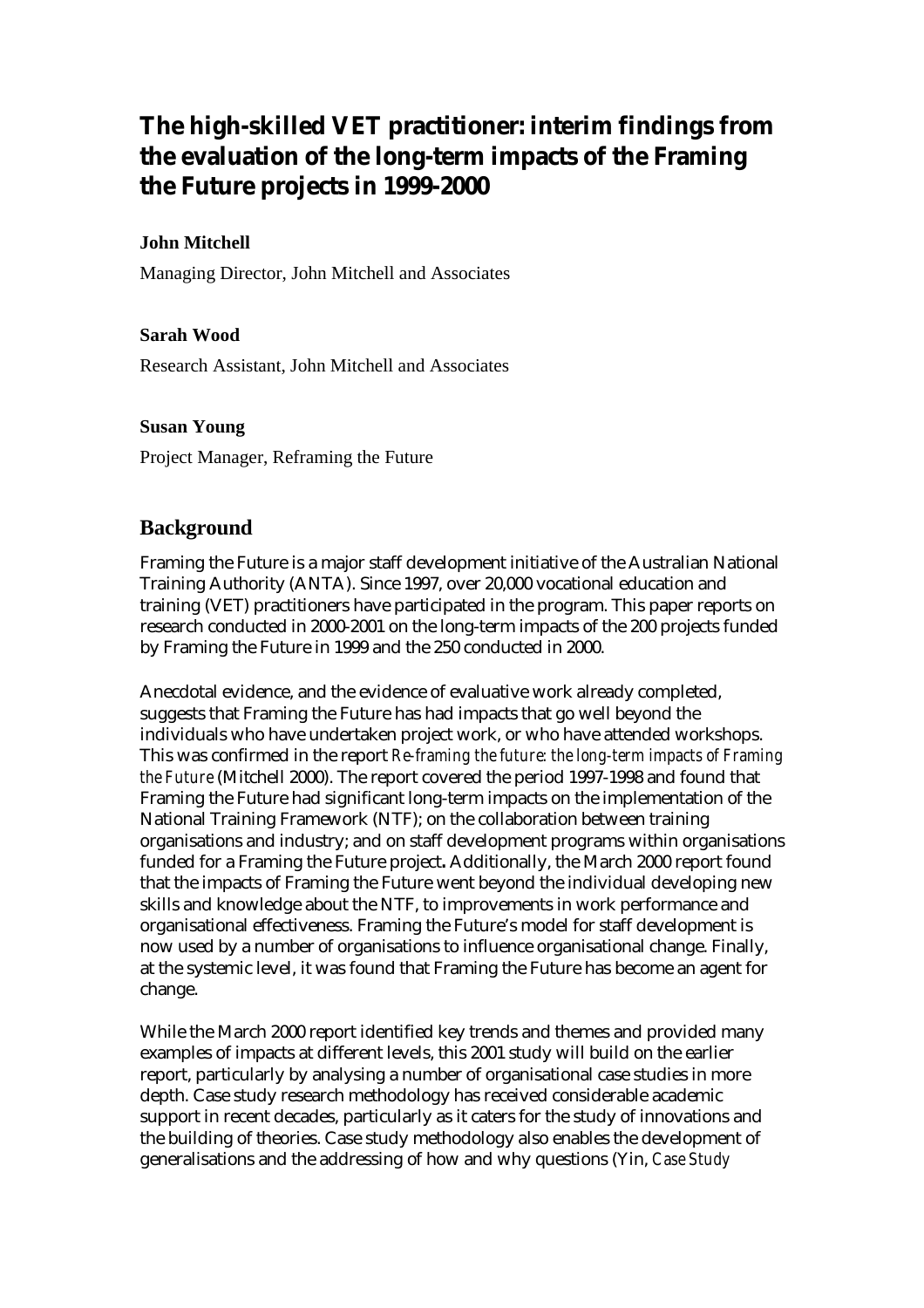*Research* 1994). These advantages of case study research methodology will enrich the data analysis in this study of Framing the Future.

The selected case studies will focus on a range of VET organisations that normally have undertaken 4-5 Framing the Future projects, to understand how the impacts of Framing the Future can be experienced by different staff and in different ways within an organisation. The evaluation will focus not just on teaching staff, but on administrative, support and management personnel, in order to identify different types of impacts. In a sense, the evaluation will examine a vertical slice of the organisation, to identify a range of possible impacts within the organisation.

The possible benefits of such in-depth case study analyses are many. In particular, the analysis will help clarify the relative importance of two sets of factors that affect the impact of Framing the Future: factors that are internal to the organisation, such as its culture and leadership, and factors that are external to the organisation, such as the interventions of the Framing the Future national management team. For instance, the case studies may provide a number of insights into the relative influence of internal factors within an organisation that influence the effectiveness of Framing the Future; the organisation's strategic goals, industry relations, the staff development unit, culture, team processes and leadership. The case studies may also provide an insight into how the external actions of the Framing the Future project management team - such as networking, workshops, website and publications - influenced both the projects and the funded organisation.

The new study is exploring in more depth a number of the findings from the March 2000 report, such as new types of provider-industry networking emerging from Framing the Future projects, the impact of Framing the Future on organisational change, the importance of readiness for innovation and the development of learning organisations as a result of undertaking a Framing the Future project. The case studies will focus on the imperative within organisations to bring about change in the organisation, in order to facilitate the implementation of the National Training Framework.

The new project also is exploring themes which complement the report *High-skilled high-performing VET*, such as ways VET staff become high-skilled and ways in which VET organisations become high-performing through staff development and change management activities related to Framing the Future. It is expected that the final report will be a valuable resource for VET staff who coordinate Framing the Future (now Reframing the Future) activities.

#### *The research for this study commenced in May 2000 and will conclude in May 2001.*

# **Methodologies**

Two main research methodologies are being used for this study: case study research and a survey. As at 30 March 2001, case study investigations had commenced with the Deaf Education Network in Sydney; the South Western Sydney Institute of TAFE; Adult and Community Education in far north NSW; the West Coast Institute of TAFE; Goodman Fielder and the Chisholm and Kangan Batman Institutes of TAFE in Melbourne; and Queensland Rail and the Brisbane Institute of TAFE. Further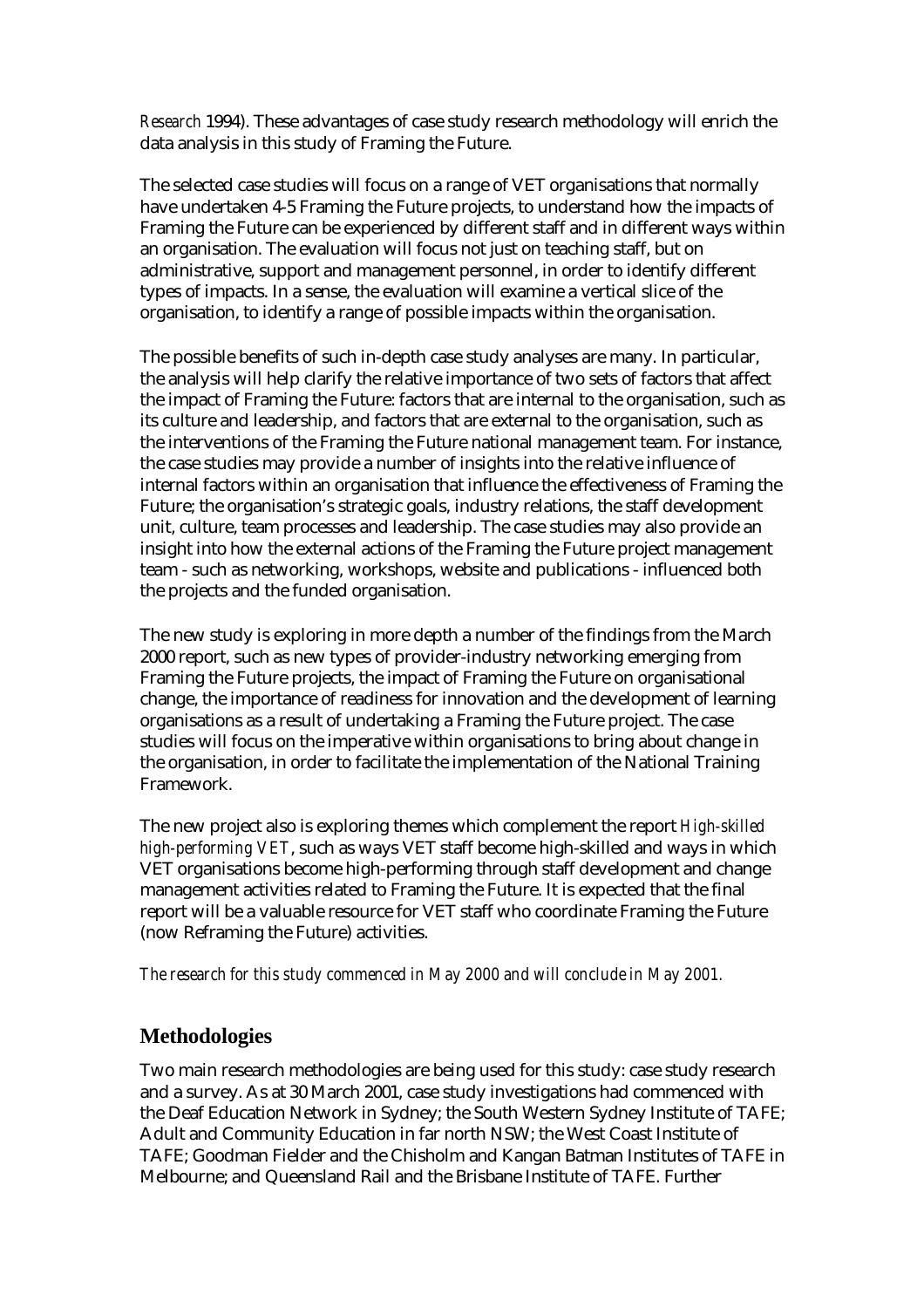research will be conducted in April 2001 with a number of other organisations, including the Canberra Institute of Technology, Northern Territory University and the Agriculture and Horticulture Industry Training Advisory Board (ITAB) in South Australia.

The email survey form was distributed to approximately 180 Project Contacts in April 2000 and exactly 100 replies were returned. This is a very satisfying return rate of around 56%, achieved with the active support of the Framing the Future staff. In early March 2001, the email survey form was sent to the 250 Project Contacts for 2000 projects and as at 30 March 2001, 70 were returned, with more expected in early April. These survey returns represent a very substantial sample size, providing significant insights into the attitudes and experiences of many VET practitioners currently managing change.

The email survey includes three sets of questions. The first set of questions, forming Section A, relates to the types of outcomes identified by the project managers, including unanticipated outcomes. Section B of the survey form asks respondents to provide a ranking from 1-7 for twelve different factors that may have influenced the impacts of Framing the Future. Section C invites written responses to ten open-ended questions. Open-ended questions have been used, as they can elicit a range of subtleties that may not be identified in answers to empirical questions.

# **Findings**

The following section provides excerpts from some initial findings from the case study research. The survey data will not be analysed until the collection of survey returns from the 2000 projects is completed.

Research to date has indicated that high-skilled, professional VET practitioners are meeting the challenges of change in innovative, responsive and flexible ways.

## **The high-skilled VET practitioner creatively interpreting Training Packages**

In the following snapshot from Framing the Future activities undertaken by the Deaf Education Network in Sydney, VET practitioners are described customising the Certificate II in Information Technology to suit deaf and hearing impaired learners. By permanently improving communication in the organisation, the Framing the Future project has had a positive long-term impact on the Network.

## *Case study: issues of access for the deaf education network*

The Deaf Education Network is a small community-based provider in suburban Sydney that offers accredited training to deaf and hearing impaired adult learners. A large number of the teachers are themselves deaf or hearing-impaired and communicate via Auslan (Australian Sign Language), hence implementing Training Packages presents teachers at DEN with many challenges. As Auslan has no written mode, English is viewed as a second language, increasing the difficulties of interpreting and delivering Training Packages.

In 1999, the Deaf Education Network conducted two Framing the Future projects. The first project aimed to assist trainers to develop appropriate strategies to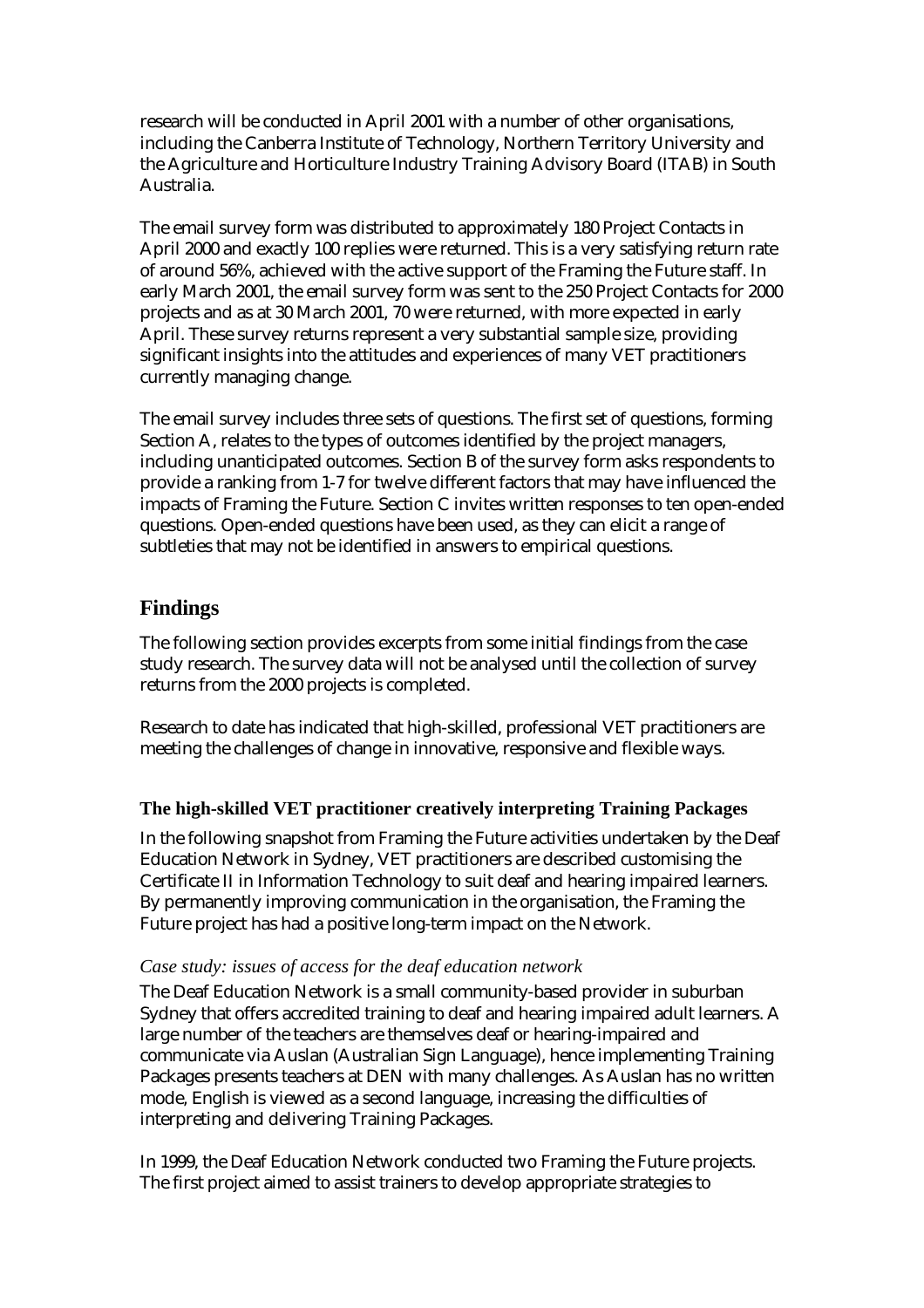customise the Certificate II in Information Technology for deaf and hearing impaired learners. When the group started the project, however, they realised that this was too big an aim, as the language used in the Training Package needed to be modified to allow deaf and hearing impaired teachers and learners to access it more easily. Consequently, the second project they conducted in 1999 helped to demystify Training Packages by developing 'Plain English' glossaries of the language used in the Training Package for Assessment and Workplace Training.

Framing the Future offered a unique opportunity for the organisation to focus on professional development. Work-based action learning is ideal for the teachers at the Deaf Education Network, who work best in small groups and who assess information visually and experientially. One participant noted that:

> The regular team meetings have been overwhelmingly successful, breaking down individual isolation and resulting in the sharing of ideas, resources, strategies and information about students.

This professional interaction had an important impact on the project participants at the time the project was conducted and, according to their final report, it also reinforced to the organisation the importance of continuing professional development.

The most important long-term impact of their involvement in Framing the Future was the increase in effective communication within the organisation.

> Through the project, participants realised that they needed time to communicate their needs to managers and they set out to develop appropriate and effective lines of communication that had not previously existed.

This increased emphasis on regular, effective communication is still part of the organisation today, months after the Framing the Future project ended.

#### **The high-skilled VET practitioner addressing organisational change**

Staff at the South West Institute of TAFE have used Framing the Future projects to not only address the needs of industry training, but to improve communication within Faculties that are spread across six colleges. Framing the Future has assisted staff in making communication more effective across the Institute's six colleges, through its encouragement of networking and sharing of resources and its encouragement of staff within similar discipline areas to work together where once they worked relatively independently.

#### *Case study: assisting organisational change at the South Western Sydney Institute of TAFE*

For Judy Ryan, Framing the Future program coordinator at the South Western Sydney Institute of TAFE, the program has provided avenues for staff to confidently approach changes within their organisation through an increased focus on professional development:

> Staff have found that the Framing the Future projects they were involved in have given them the momentum to be involved in learning within the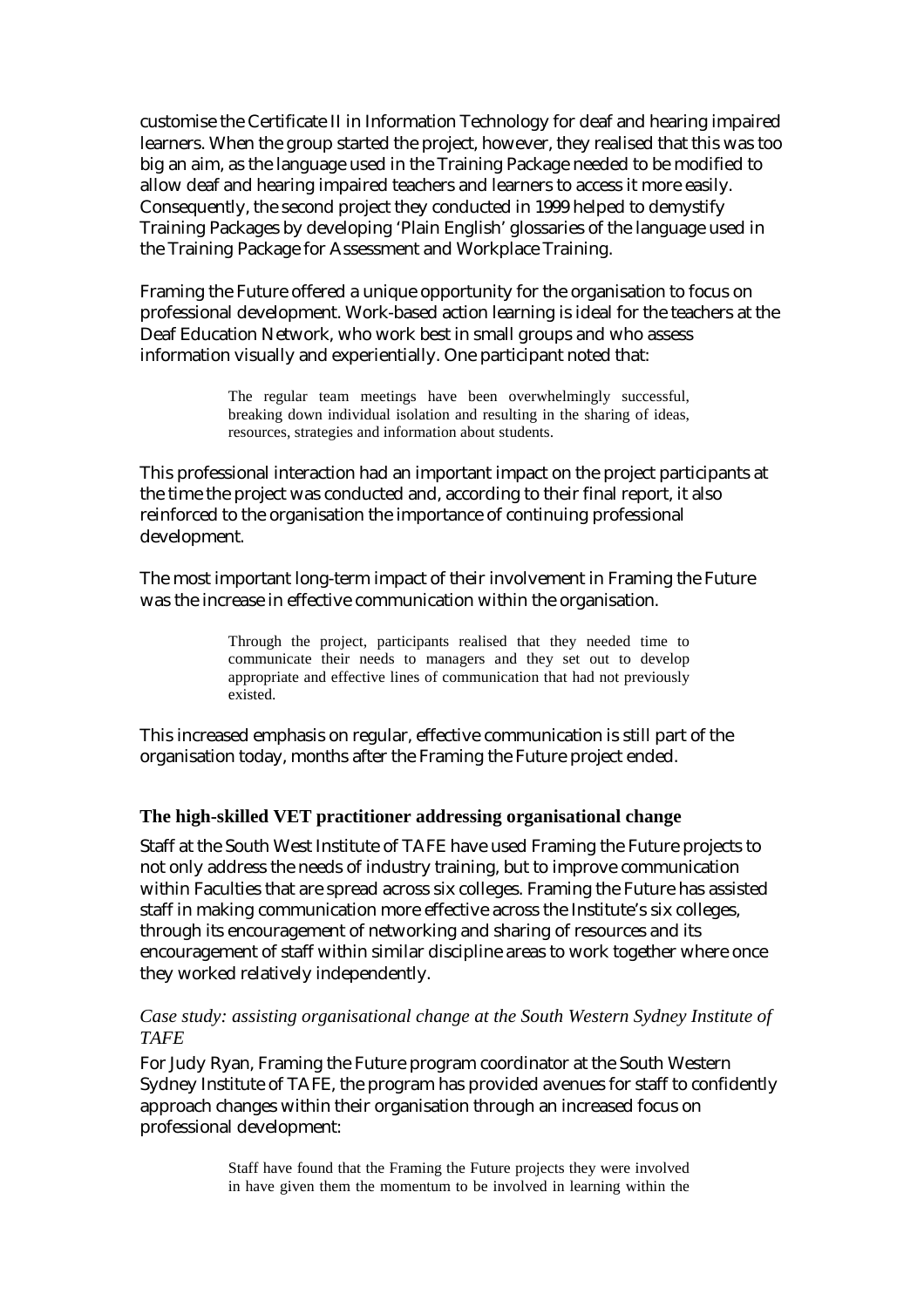organisation. This learning has not only made staff aware of the National Training Framework agenda but it has also assisted them in meeting the challenges of organisational change.

South Western Sydney Institute consists of six colleges: Granville College, Wetherall Park, Miller College, Liverpool, Macquarie Fields and Campbelltown. It has recently moved to a Faculty structure after operating as a Federated model for a number of years. For Judy Ryan

> Framing the Future provided the mechanisms not only to establish links between discipline areas spread across the six College locations but also to maintain them by encouraging staff to use this mechanism as an opportunity to engage in learning and development activities.

Framing the Future has assisted staff in making this change through its encouragement of networking and sharing of resources and its encouragement of staff within similar discipline areas to work together where once they worked relatively independently.

While institution-based delivery still makes up the majority of delivery at the South Western Sydney Institute, Framing the Future is encouraging groups within the organisation to embrace the change brought about by Training Packages by equipping them with the knowledge and confidence to engage industry in training. For Judy Ryan, staff members involved in Framing the Future projects have become 'learners', keen and able, thanks to the action learning approach, to be more enquiring in the future.

#### **The high-skilled VET practitioner networking intrastate and interstate**

The plumbing staff from the South Western Sydney Institute of TAFE stretched their thinking beyond their local council areas when they undertook a Framing the Future project in 2000, reaching out to their industry and to fellow VET practitioners across NSW and interstate. Since the completion of the Framing the Future project, this extensive networking has been extended and maintained.

#### *Case study: developing networks as part of the Plumbing Training Project, South Western Sydney Institute*

In early 2000 the plumbing section at Granville College, which makes up part of South Western Sydney Institute of TAFE, commenced a Framing the Future project. The overall aim of the project was to develop the skills to assist in understanding and implementing the Plumbing, Draining and Gasfitting Training Package. As part of this development, the project sought to increase participants' networking skills both inside and outside the organisation.

While the group, as part of the project, developed extensive networks within their own, large organisation, their networks also extended across New South Wales and interstate. The group convened two meetings during 2000 and invited representatives from plumbing departments in the Sydney metropolitan area and environs, including Wollongong and Wyong. At these meetings, representatives were encouraged to share their knowledge of Training Packages, and at the second meeting the South Western Sydney Institute Faculty Director responsible for plumbing as well as a representative from the NSW Construction ITAB were present.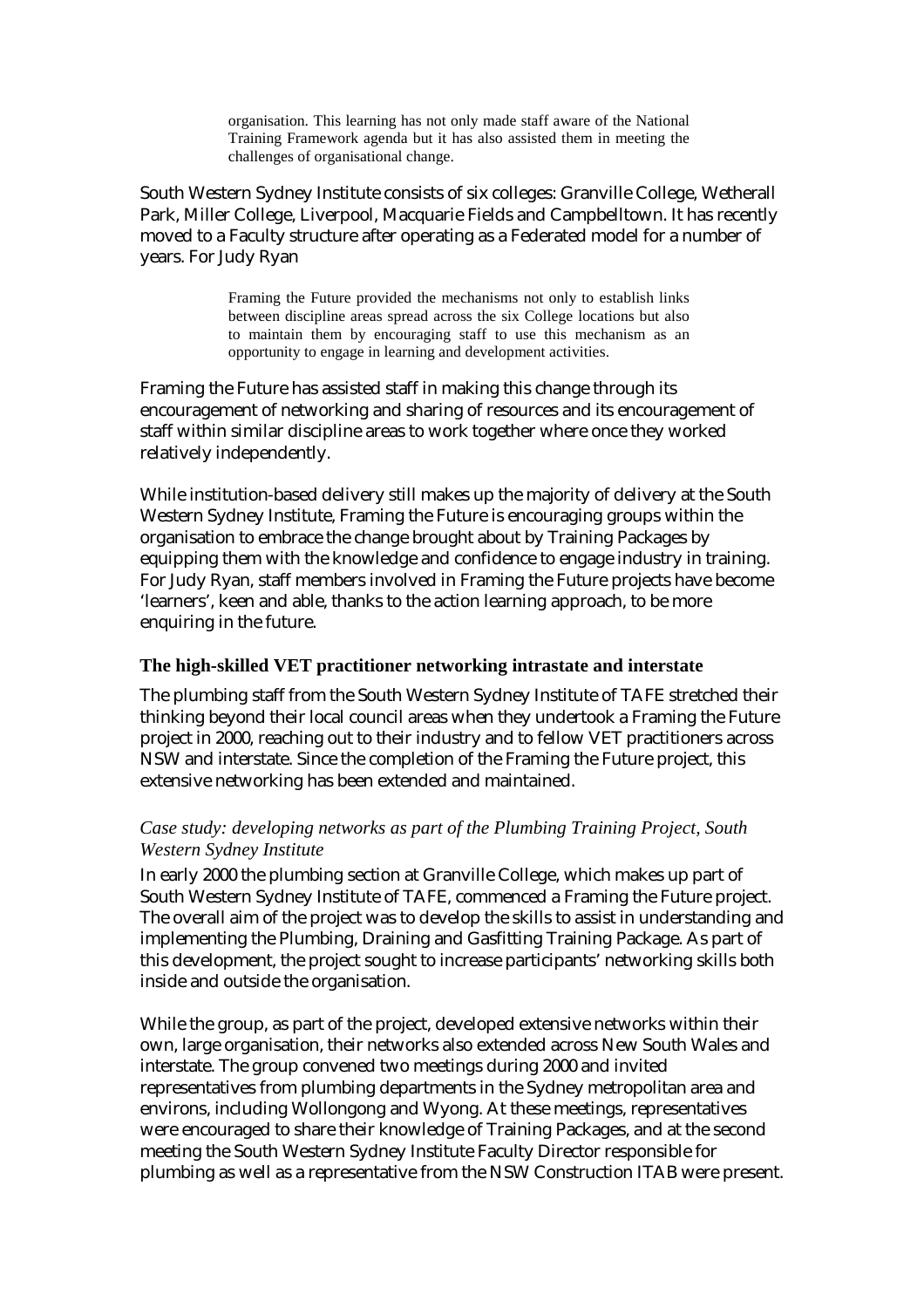For Peter Smith, Head Teacher of plumbing at Granville College, the input from the NSW Construction ITAB representative was invaluable, as he was able to fill in the knowledge gaps the group had about the Training Package.

As part of the project, a newsletter was generated that was sent to plumbing departments at institutes across NSW, and the group liaised with the Master Plumbers Association across Australia. In addition, three project participants went to a Victorian Plumbing Teachers Conference held in Halls Gap in Western Victoria towards the end of 2000. At the conference they were able to network with Victorian counterparts and share knowledge and discuss issues relating to the Plumbing Training Package.

Since the project finished, the networks established have been maintained and widened. According to Peter, representatives from different institutes in NSW, and also Victoria, have kept in touch via email and are still sharing ideas and discussing various approaches to their current training delivery and what they intend to do in the future. As well as continued email contact, the Spotlight on the Provider conference in Hobart late last year also gave the group an opportunity to maintain and enhance their networks.

> We have found that all players are getting together with industry, the Construction ITAB and interstate representatives as never before. All parties are grateful for the networking that has been created and we feel we are keeping the lines of communication open with one another more now than has been the case in recent times.

#### **The high-skilled VET practitioner promoting training for competitive advantage**

The following story gives an insight into a national company that is operating in a highly competitive environment. Through encouraging learning and development amongst the staff at Goodman Fielder, Ursula Groves, who manages Learning and Organisational Development in the Baking division of the company, is developing a highly skilled workforce able to meet the demands of the competitive environment in which they operate.

#### *Case study: training for a competitive edge, Goodman Fielder*

Goodman Fielder is Australia's largest food manufacturer and one of the world's 50 largest food companies. It operates in a highly competitive market sector, making, distributing and marketing the products from many well-recognised brands such as Sunicrust, Helgas, Buttercup, Uncle Toby's and Meadow Lea. Across Australia there are 20,000 employees, with 5,000 of them working in the baking sector at 34 bakeries in every State and Territory.

Goodman Fielder is a Registered Training Organisation (RTO), and while it has always provided development opportunities, there has been a recent push to strengthen learning processes within the organisation to make them more effective. Ursula Groves is Manager of Learning and Organisational Development in the Baking division of Goodman Fielder. Her aim is to make the company a learning organisation and she believes that: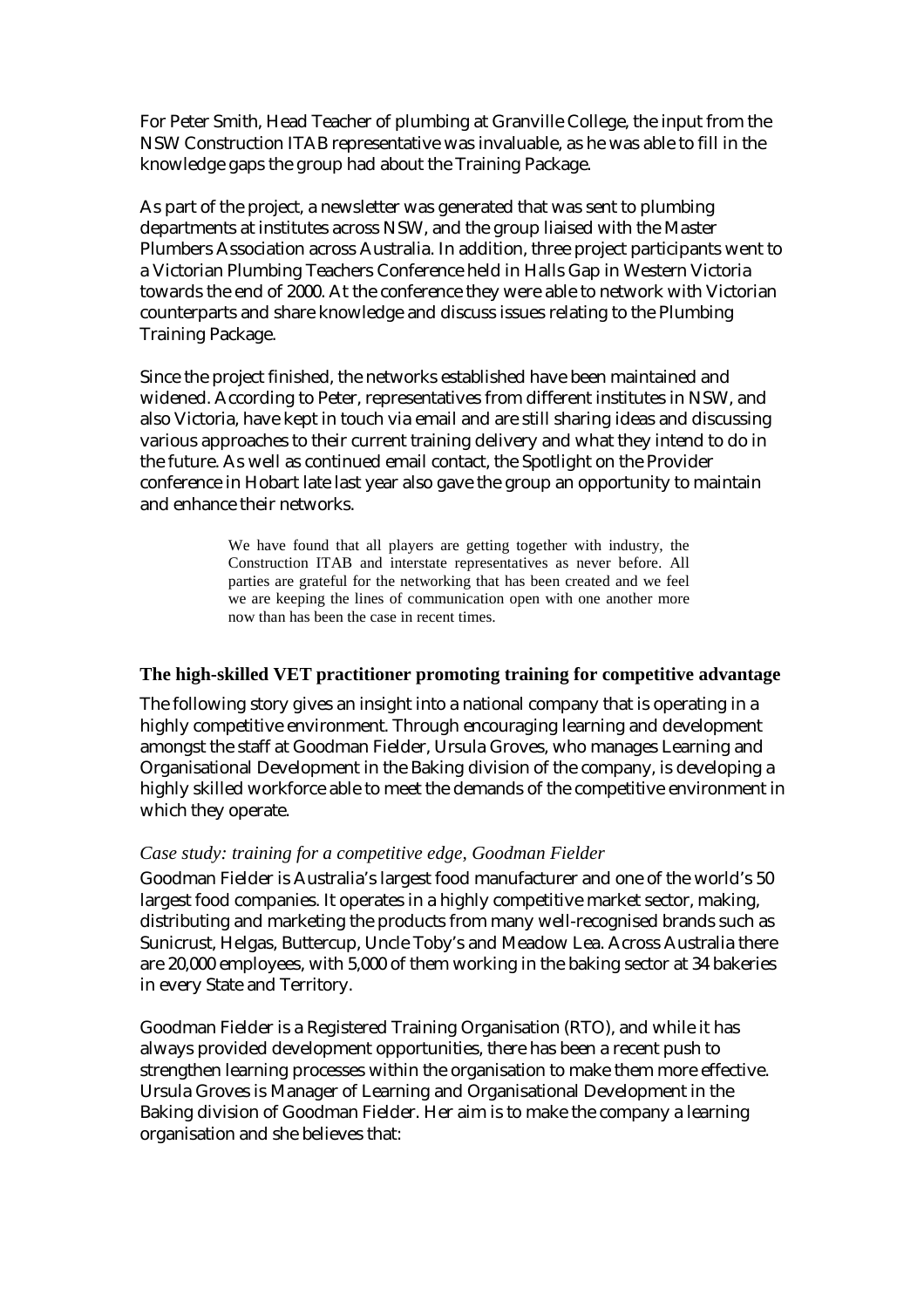People development can provide Goodman Fielder with a competitive advantage, particularly in the current environment, which is highly competitive and challenging.

In 1999 and 2000 the organisation took part in two Framing the Future projects, both of which assisted participants to develop practical, responsive learning and assessment strategies for staff in the manufacturing and distribution functions of the company. For Ursula, the two projects have had valuable impacts on the organisation. The first project that was run looked at ways to implement the Food Processing (Plant Baking) Training Package within the organisation. Participants included full time training staff, and production managers and team leaders with responsibilities for training from Queensland, NSW, Victoria and Western Australia. For Ursula, the group learnt a lot and, because it was the first project undertaken at Goodman Fielder, their approach was quite experimental:

> We achieved some great outcomes. The network that we established as part of the project is still going a year and a half later, which for a national company is extremely beneficial.

The second project used the lessons learnt in the previous project and targeted development for staff involved in distribution at Goodman Fielder. There were four distribution coordinators that participated from bakeries in Melbourne, Sydney, Adelaide and Perth. There has been a recent national push within the organisation to encourage drivers to increase the number of products that they are distributing. The project developed transport and distribution assessment tools that integrated some sales competencies. According to Ursula:

> We see this as a way to increase the skills of our staff and give the organisation a competitive edge.

While the two projects provided tangible results, they also helped the organisation to become more of a learning organisation. For Ursula, whose goal this is, this has been a valuable long-term impact.

> Framing the Future involved people who are not usually part of structured learning. They began to see the value in the development and assessment we were planning to deliver in the organisation and they saw that what we were proposing was not about pulling people off the job and putting them in a classroom. Framing the Future has been a catalyst for changing people's perceptions.

 $\overline{\phantom{a}}$ 

#### **The high-skilled VET practitioners influencing strategic planning**

West Coast College of TAFE invented a sophisticated staffing structure for its Framing the Future project teams, to ensure that the projects were effective and influenced corporate strategic planning. Three groups of staf4f are involved in projects: strategic decision makers; teachers and administrators; and facilitators and project managers.

#### *Case study: West Coast College of TAFE (Western Australia)*

West College of TAFE is one of the largest TAFE Colleges in Western Australia. There are four major campuses: Joondalup, Balga, Carine and an Adult Migrant Education Service in the heart of Perth. Across these campuses there are some 42,000 students enrolled each year, serviced by about 650 full-time staff and 1000 sessional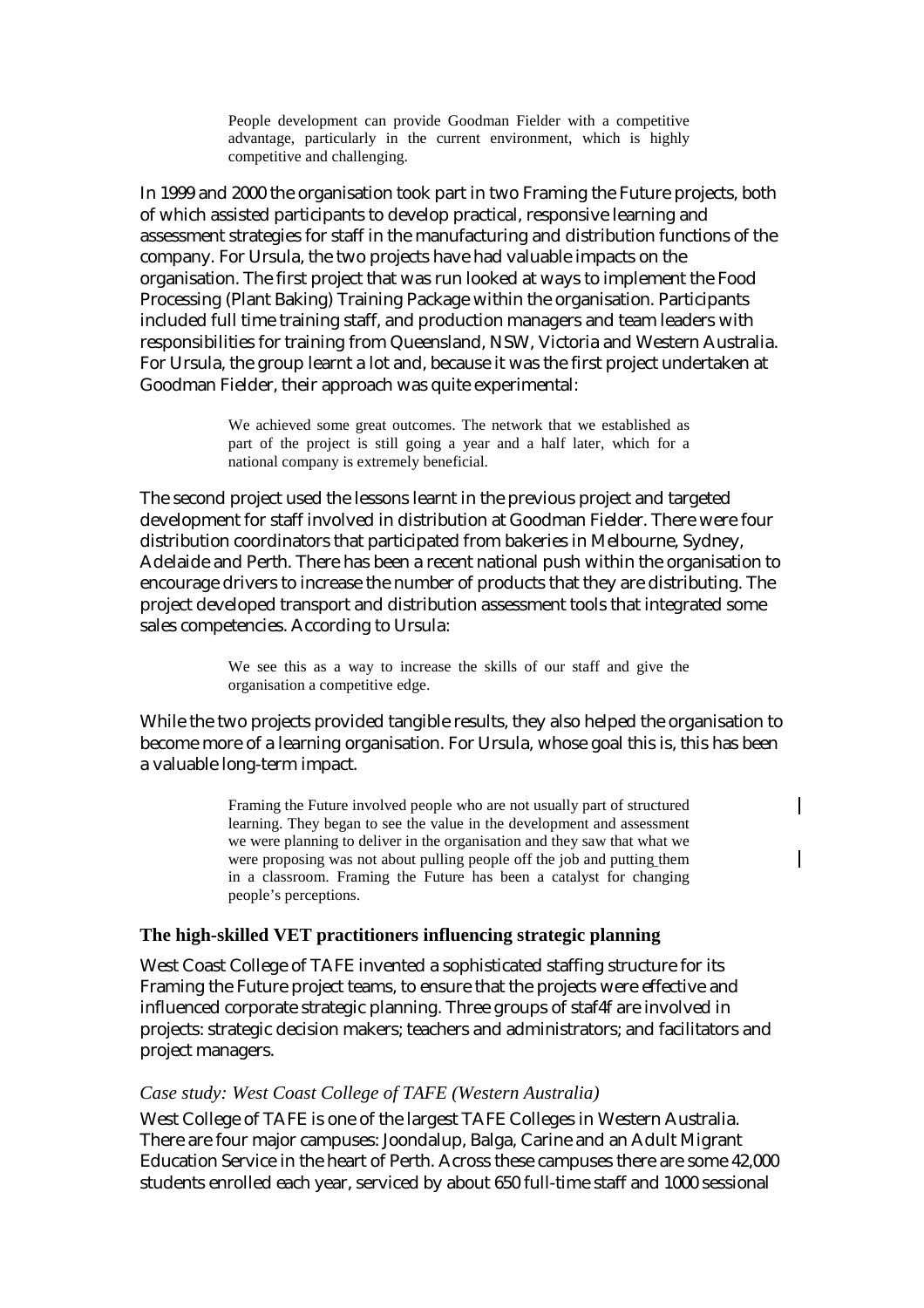staff. Over the last few years, the College has been faced with a number of challenges in adapting to the changes within the VET sector as a result of the introduction of the National Training Framework.

QRD Consulting, the research and development arm of West Coast College, was established in 1994 to assist the College in meeting many of these challenges. For Moira Watson, Manager of QRD Consulting:

> Framing the Future has definitely helped us to achieve organisational goals and make the College more strategic and responsive.

During 1999 and 2000, West Coast College conducted eleven Framing the Future projects. Each of the projects was designed to address specific issues within the organisation and was conducted in a way that would ensure maximum impact for the College. According to Moira, the structure of the project teams, with involvement from key individuals and groups within the organisation has meant that the projects have had valuable, long-term impacts.

> Three different teams are involved in the running of Framing the Future projects at West Coast College. The Associate Team is made up of strategic decision makers from the College who are usually Campus Directors or Managers. They meet during the life of the project to discuss the implications of the project and what strategic decisions need to be made to ensure that the project has an impact after it has been completed. The Project Team or Core Team is made up of project participants who are usually the teachers and administrators at the College. It is their work that informs the strategic discussions at the Associate Team level. In the middle is QRD Consulting who are the facilitators and project managers. Generally, there is a Project Sponsor, usually the Managing Director or Director Academic Development, who acts as the overall project mentor.

In this way, with all the different parties involved, our Framing the Future projects work from and also inform the College's strategic directions. In fact, the *West Coast College Strategic Directions 2001–2005* was informed by the Framing the Future projects we ran in 1999 and 2000.

## **Discussion**

VET practitioners portrayed in the case studies outlined above, and involved in responding to a changing training environment, include teachers, many of whom are now actively engaging with industry in the workplace; human resource managers and staff development managers, who are identifying changing staff development needs and influencing corporate planning; administrative and management staff, who are developing new procedures to support more flexible approaches to the management of training and to the provision of staff development; and senior managers, who are vigorously identifying a strategic fit between their organisations, the requirements of the National Training Framework and the training needs of industry.

The case study research undertaken to date highlights the professional expertise of VET practitioners faced by the multiple challenges of implementing the National Training Framework at a time of increasing change in industry, brought about by